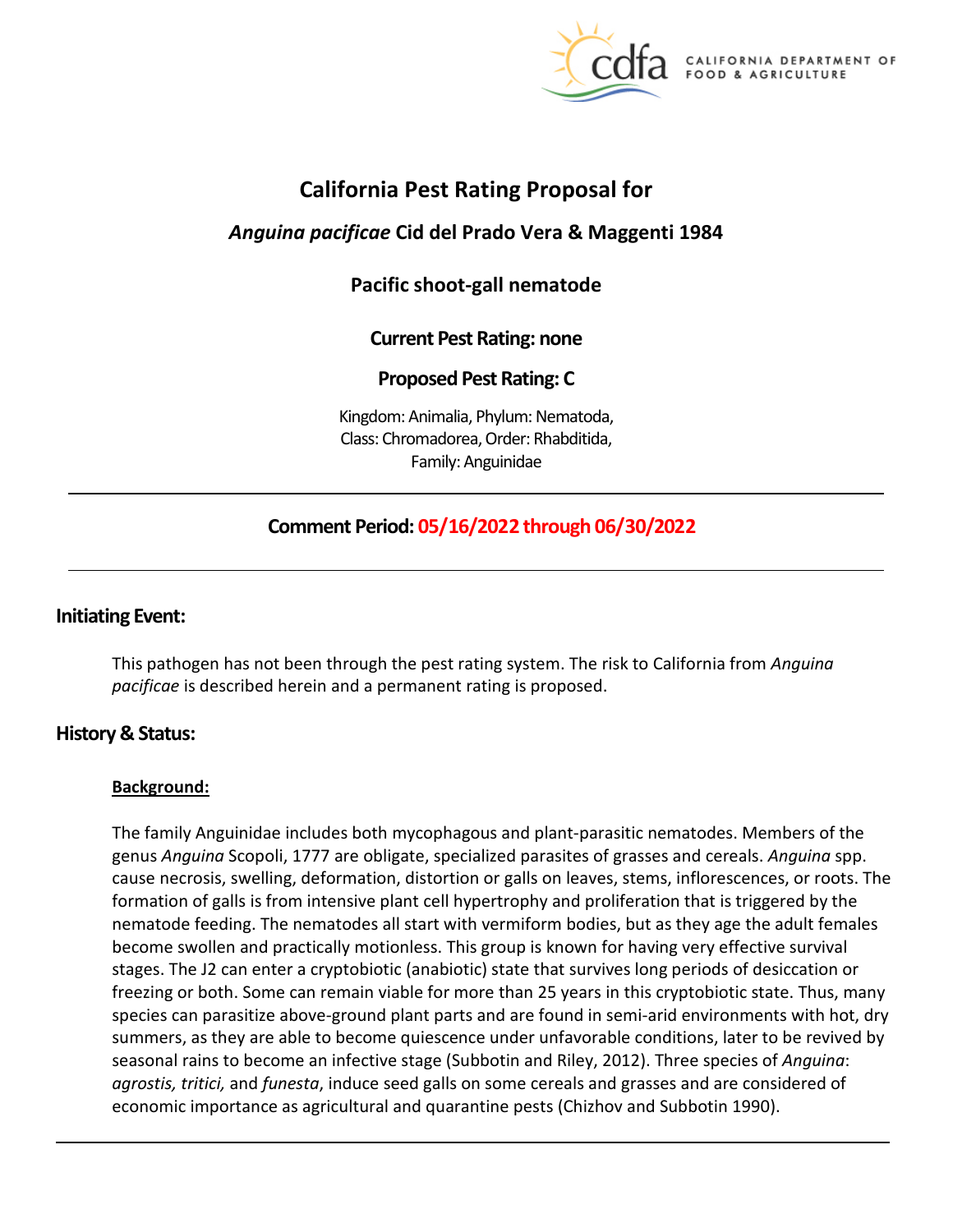

A shoot gall-forming nematode was first found on grasses by UCCE Farm Advisor Dr. Larry Costello in 1978. It was described and named *Anguina pacificae* by Cid del Prado Vera and Maggenti (1984) as a new species from the central and northern Pacific Coast of California. This nematode was found only along an approximately 20 to 30-mile-wide coastal corridor from Carmel to Mendocino (McClure et al., 2008), until it was found for the first time in turf from a golf putting green in Ireland in 2013 (Fleming et al., 2015).

Golf is a major activity in California, where it supports hundreds of thousands of jobs and contributes billions annually to the economy. In Northern California, McClure et al. (2008) estimated there were over 1 million golfers who play on 400+ courses on which *Poa annua* accounts for more than 75% of the turf grass maintained on putting greens. *Anguina pacificae* is a major threat to greens in cool, coastal golfing areas.

*Hosts: Agrostis canina* (velvet bentgrass) (Fleming et al., 2015) and *Poa annua* (annual bluegrass) (Cid Del Prado Vera and Maggenti, 1984). All California golf course surveys have found the nematode on *Poa* greens with no detections found on the bentgrass (*Agrostis stolonifera)* or other grasses in or around the *Poa* putting greens (McClure et al., 2008).

*Symptoms*: On annual bluegrass, this nematode induces galls at the crown of the plant that sequentially contain developing juveniles, adults, eggs and second-generation J2. Initial symptoms on turf consist of small yellow patches, 25 to 75mm in diameter, which enlarge and may coalesce as the nematodes spread. Young, infected plants may die and, when the infestation is severe, a rough, uneven putting surface results (McClure et al., 2008).

*Transmission:* This nematode can be spread by any method that moves infected plant material or soil, or with irrigation water. It is not known to be seed borne.

*Damage Potential:* This nematode is one of the most destructive pests of *Poa annua* in Northern California on golf courses. Their feeding results in yellow patches and irregular surfaces on golf course putting greens. The damage to patches of turf is unacceptable to golfers, who depend on the consistency of the putting green surface for accurate shots (McClure et al., 2008).

**Worldwide Distribution**: Ireland, United States (California).

**Official Control:** *Anguina pacificae* is on the EPPO's A1 list for Brazil (EPPO, 2022).

**California Distribution**: *Anguina pacificae* has been found by surveys on 31 golf courses in Northern California, from Mendocino in the north to Monterey in the south (Westerdahl et al., 2005; McClure et al., 2008; CDFA PDR database). Its range is limited to areas close to the Pacific Ocean. The most inland site it has been recorded is approximately 30 km from the coast at Santa Rosa, CA.

## **California Interceptions**: None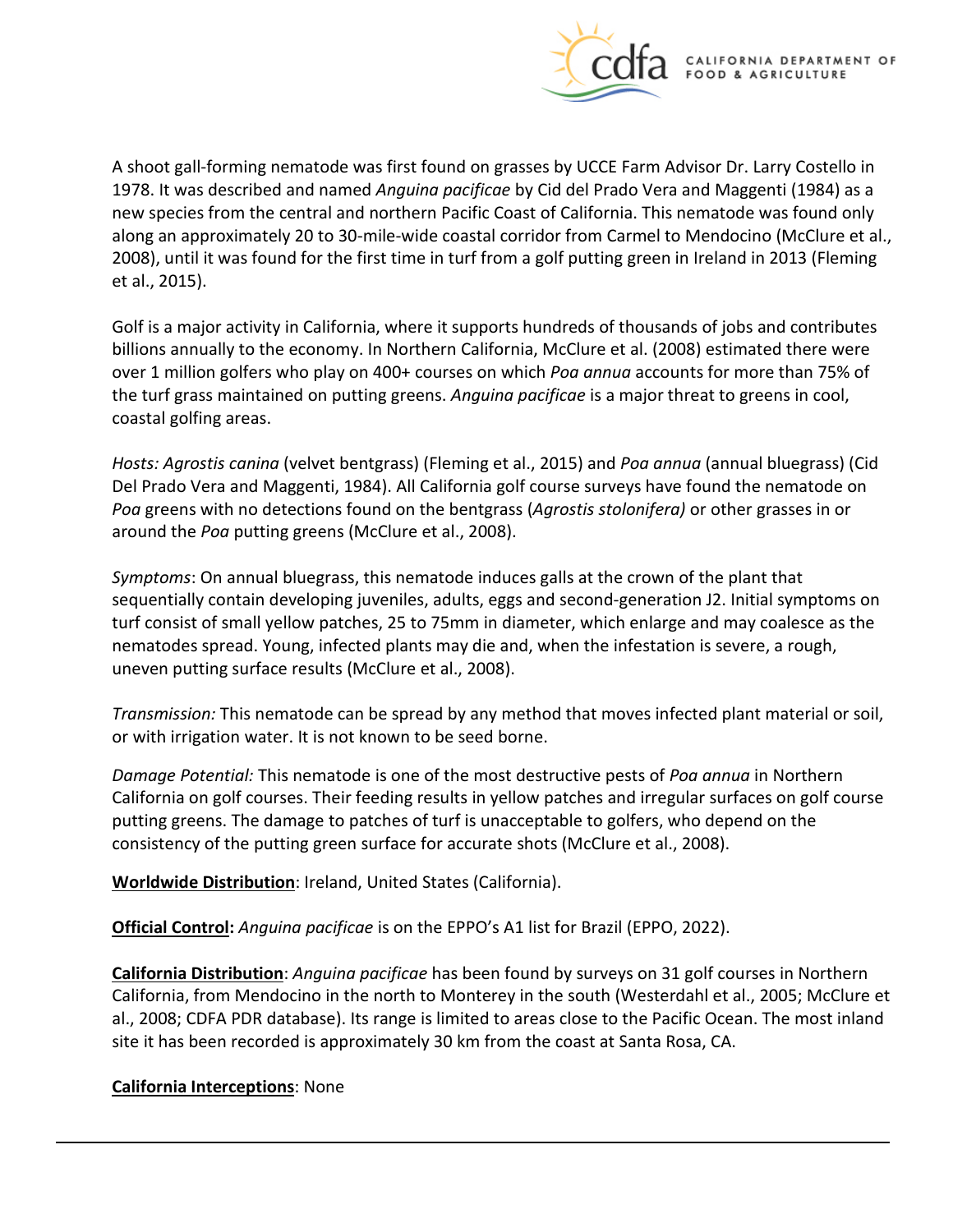

The risk *Anguina pacificae* poses to California is evaluated below.

## **Consequences of Introduction:**

**1) Climate/Host Interaction:** Both high and low temperatures limit the growth of the host, *Poa annua*  and, consequently, that of *A. pacificae*.

Evaluate if the pest would have suitable hosts and climate to establish in California.

**Score**: **2** 

- Low (1) Not likely to establish in California; or likely to establish in very limited areas.
- **- Medium (2) may be able to establish in a larger but limited part of California.**
- High (3) likely to establish a widespread distribution in California.
- **2) Known Pest Host Range:** The host range includes just two grass species, *Poa annua* in California and *Agrostis canina* in Europe

Evaluate the host range of the pest.

**Score: 1** 

- **- Low (1) has a very limited host range.**
- Medium (2) has a moderate host range.
- High (3) has a wide host range.
- **3) Pest Reproductive Potential:** *Poa annua* seeds germinate from April to November on Northern California golf greens and there is time for at least two generations of *A. pacificae* per year. When mature galls are broken and infective J2 are released by cultural practices such as mowing and aeration of greens, three or four generations would be possible (McClure et al., 2008).

Evaluate the natural and artificial dispersal potential of the pest.

**Score: 2** 

- Low (1) does not have high reproductive or dispersal potential.
- **- Medium (2) has either high reproductive or dispersal potential.**
- High (3) has both high reproduction and dispersal potential.
- **4) Economic Impact:** Because high quality and uniform *Poa annua* is so important to golf putting greens, infestation of this nematode has a high economic cost (Chitambar et al., 2018). It is a quarantine pest in Brazil.

Evaluate the economic impact of the pest to California using the criteria below.

#### **Economic Impact: A, B, C, D, G**

- **A. The pest could lower crop yield.**
- **B. The pest could lower crop value (includes increasing crop production costs).**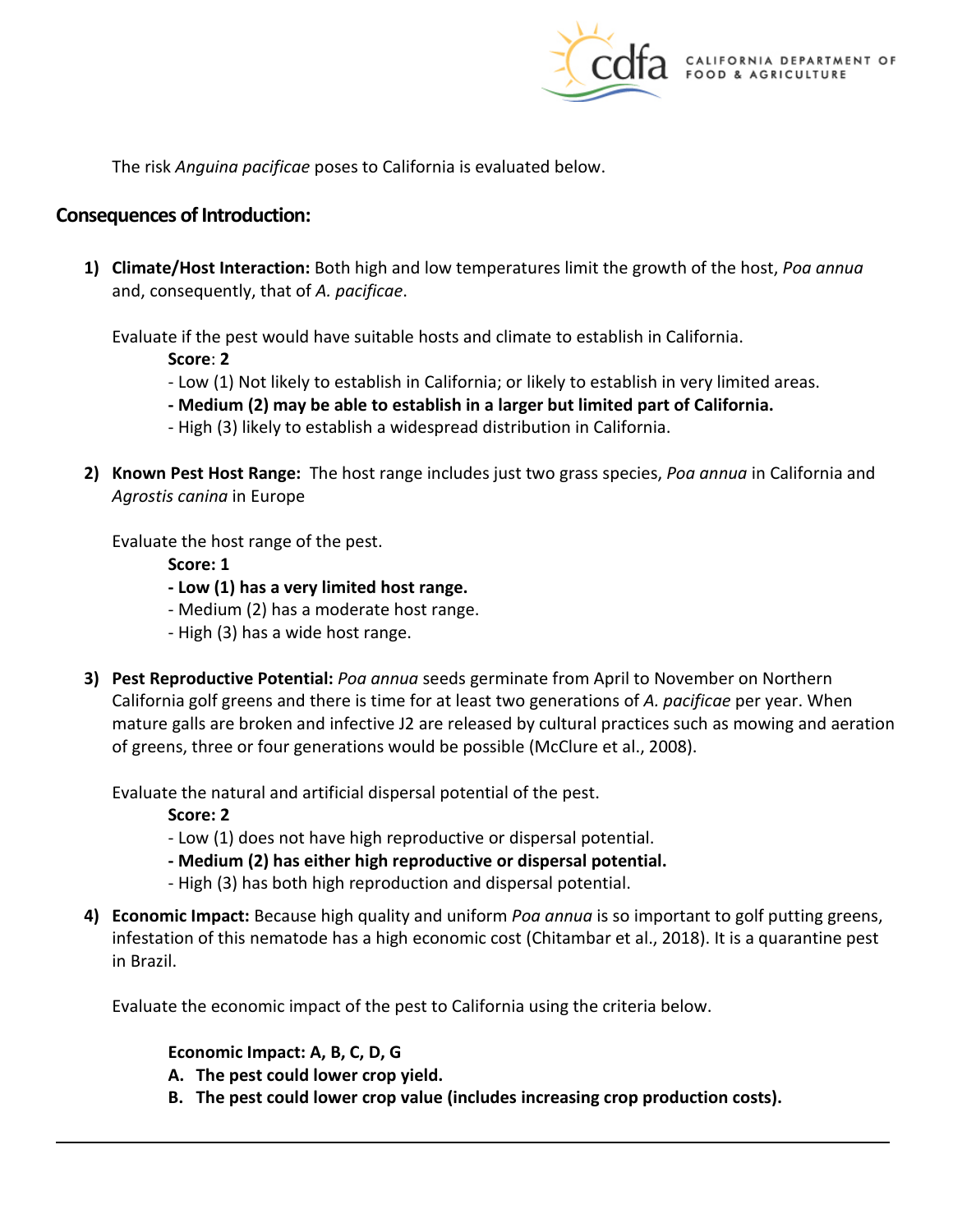

- **C. The pest could trigger the loss of markets (includes quarantines).**
- **D. The pest could negatively change normal cultural practices.**
- E. The pest can vector, or is vectored, by another pestiferous organism.
- F. The organism is injurious or poisonous to agriculturally important animals.
- **G. The organism can interfere with the delivery or supply of water for agricultural uses.**

#### **Economic Impact Score**: **3**

- Low (1) causes 0 or 1 of these impacts.
- Medium (2) causes 2 of these impacts.
- **- High (3) causes 3 or more of these impacts.**
- **5) Environmental Impact:** *Poa annua* is non-native to California. It is widespread and often considered a weed in agricultural settings.

Evaluate the environmental impact of the pest to California using the criteria below

#### **Environmental Impact:**

- A. The pest could have a significant environmental impact such as lowering biodiversity, disrupting natural communities, or changing ecosystem processes.
- B. The pest could directly affect threatened or endangered species.
- C. The pest could impact threatened or endangered species by disrupting critical habitats.
- D. The pest could trigger additional official or private treatment programs.
- E. The pest significantly impacts cultural practices, home/urban gardening or ornamental plantings.

#### **Environmental Impact Score: 1**

- **- Low (1) causes none of the above to occur.**
- Medium (2) causes one of the above to occur.
- High (3) causes two or more of the above to occur.

## **Consequences of Introduction to California for** *Anguina pacificae:*

Add up the total score and include it here. 9 -Low = 5-8 points **-Medium = 9-12 points**   $-High = 13-15$  points

**6) Post Entry Distribution and Survey Information**: Evaluate the known distribution in California. Only official records identified by a taxonomic expert and supported by voucher specimens deposited in natural history collections should be considered. Pest incursions that have been eradicated, are under eradication, or have been delimited with no further detections should not be included.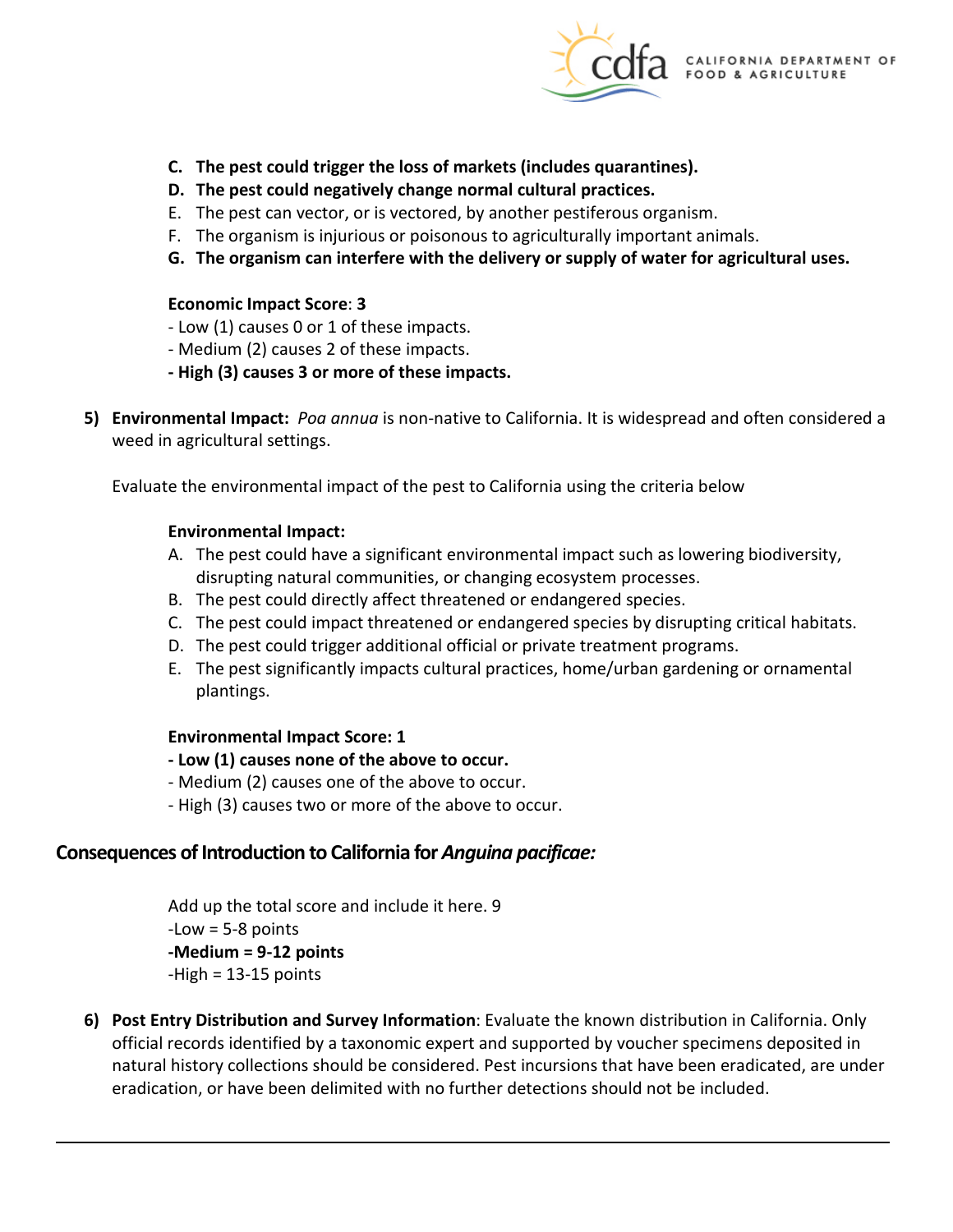

For many years this nematode was known only from California and only on *Poa annua* golf courses. Surveys have detected infestations across multiple counties, but limited to coastal areas of Northern California, from Carmel, Monterey Co. to Mendocino Co.

## *Evaluation is 'high***'**.

#### **Score: -3**

-Not established (0) Pest never detected in California or known only from incursions. **-**Low (-1) Pest has a localized distribution in California or is established in one suitable climate/host area (region).

-Medium (-2) Pest is widespread in California but not fully established in the endangered area, or pest established in two contiguous suitable climate/host areas.

**-High (-3) Pest has fully established in the endangered area, or pest is reported in more than two contiguous or non-contiguous suitable climate/host areas.** 

**7) The final score is** the consequences of introduction score minus the post entry distribution and survey information score: (Score)

*Final Score: Score of Consequences of Introduction – Score of Post Entry Distribution and Survey Information = 6* 

## **Uncertainty:**

None

## **Conclusion and Rating Justification:**

Based on the evidence provided above the proposed rating for *Anguina pacificae* is C.

## **References:**

Chitambar, J. J., Westerdahl, B. B., and Subbotin, S. A. 2018. Plant Parasitic Nematodes in California Agriculture. In Subbotin, S., Chitambar J., (eds) Plant Parasitic Nematodes in Sustainable Agriculture of North America. Sustainability in Plant and Crop Protection. Springer, Cham.

Chizhov, V. N., and Subbotin, S. A. 1990. [Plant-parasitic nematodes of the subfamily Anguininae (Nematoda, Tylenchida). Morphology, trophic specialization, system.] Zool. Zh. 69:15-26 (in Russian).

Cid del Prado Vera, I., and Maggenti, A. R. 1984. A new gall-forming species of *Anguina* Scopoli, 1777 (Nemata: Anguinidae) on bluegrass *Poa annua* L., from the coast of California. Journal of Nematology, 16, 386–392.

EPPO Global Database. 2022.<https://gd.eppo.int/taxon/ANGUPC>Accessed 4/15/22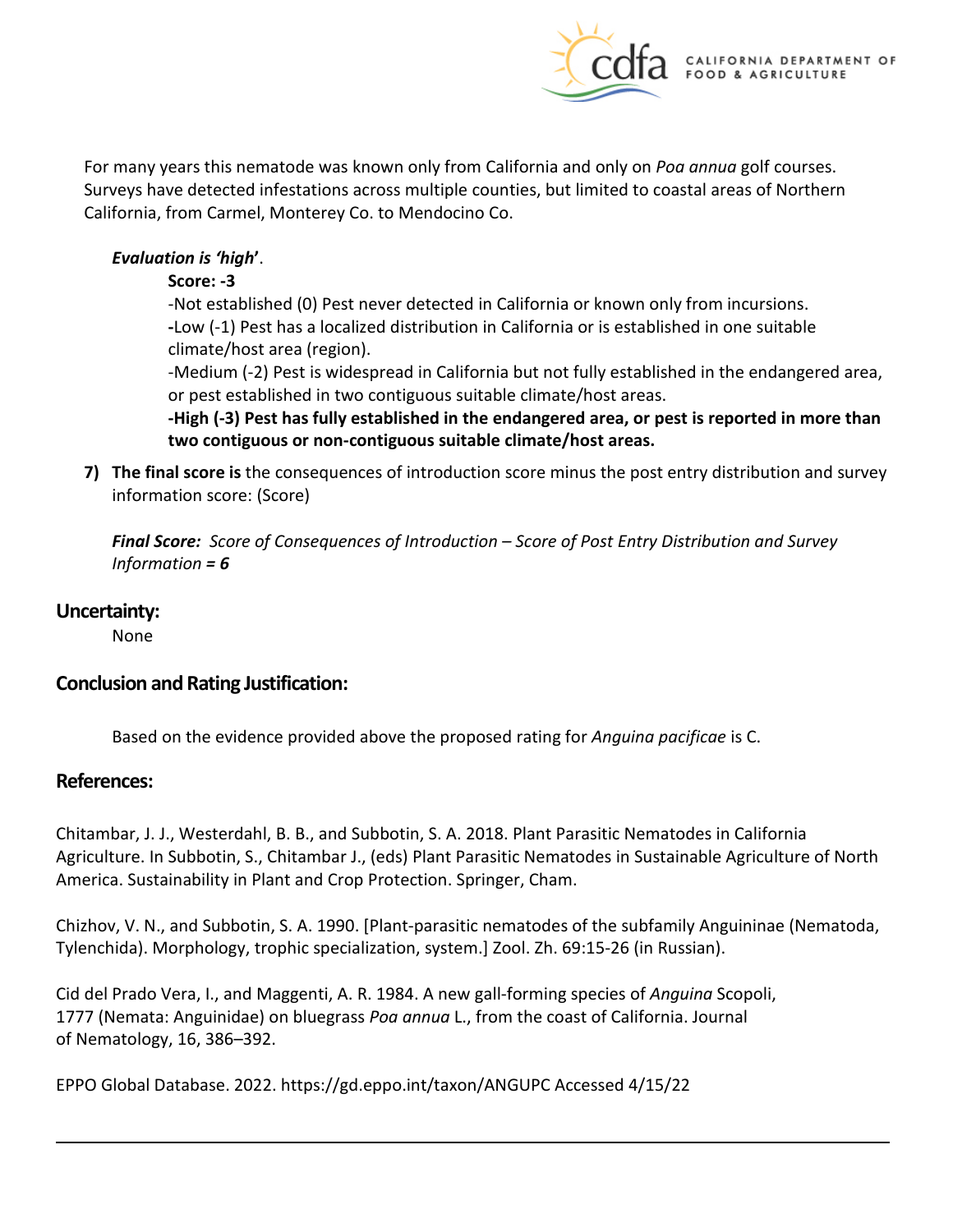

Fleming, T.R., Maule, A.G., Martin, T., Hainon-McDowell, M., Entwistle, K., McClure, M.A. and Fleming, C.C., 2015. A first report of *Anguina pacificae* in Ireland. Journal of Nematology, 47(2), p.97.

McClure, M.A., Schmitt, M.E. and McCullough, M.D., 2008. Distribution, biology and pathology of Anguina pacificae. Journal of nematology, 40(3), p.226.

Nemaplex UC Davis Nemabase 2010.<http://Nemaplex.ucdavis.edu>. Accessed 1/20/22

Subbotin, S. A., and I. T. Riley. 2012. Stem and gall nematodes. In Practical Plant Nematology (book) Edited by R. H. Manzanilla-Lopez and N. Marbán-Mendoza. Biblioteca Basica de Agricultura, p. 521-577.

USDA Phytosanitary Certificate Issuance and Tracking System, Phytosanitary Export Database (PExD) Harmful Organisms Database Report. *Anguina pacificae.* Accessed 4/14/2022

Westerdahl, B.B., Harivandi, M.A. and Costello, L.R., 2005. Biology and management of nematodes on turfgrass in Northern California. USGA Green Section Record.

## **Responsible Party:**

Heather J. Scheck, Primary Plant Pathologist/Nematologist, CDFA/PHPPS ECOPERS, 1220 N St Rm 221, Sacramento, CA 95814 Phone: (916) 654-1017, [permits\[@\]cdfa.ca.gov](https://permits[@]cdfa.ca.gov).

# **\*Comment Period: 05/16/2022 through 06/30/2022**

## **\*NOTE:**

You must be registered and logged in to post a comment. If you have registered and have not received the registration confirmation, please contact us at [permits\[@\]cdfa.ca.gov](https://permits[@]cdfa.ca.gov).

## **Comment Format:**

 $\clubsuit$  Comments should refer to the appropriate California Pest Rating Proposal Form subsection(s) being commented on, as shown below.

**Example Comment:**